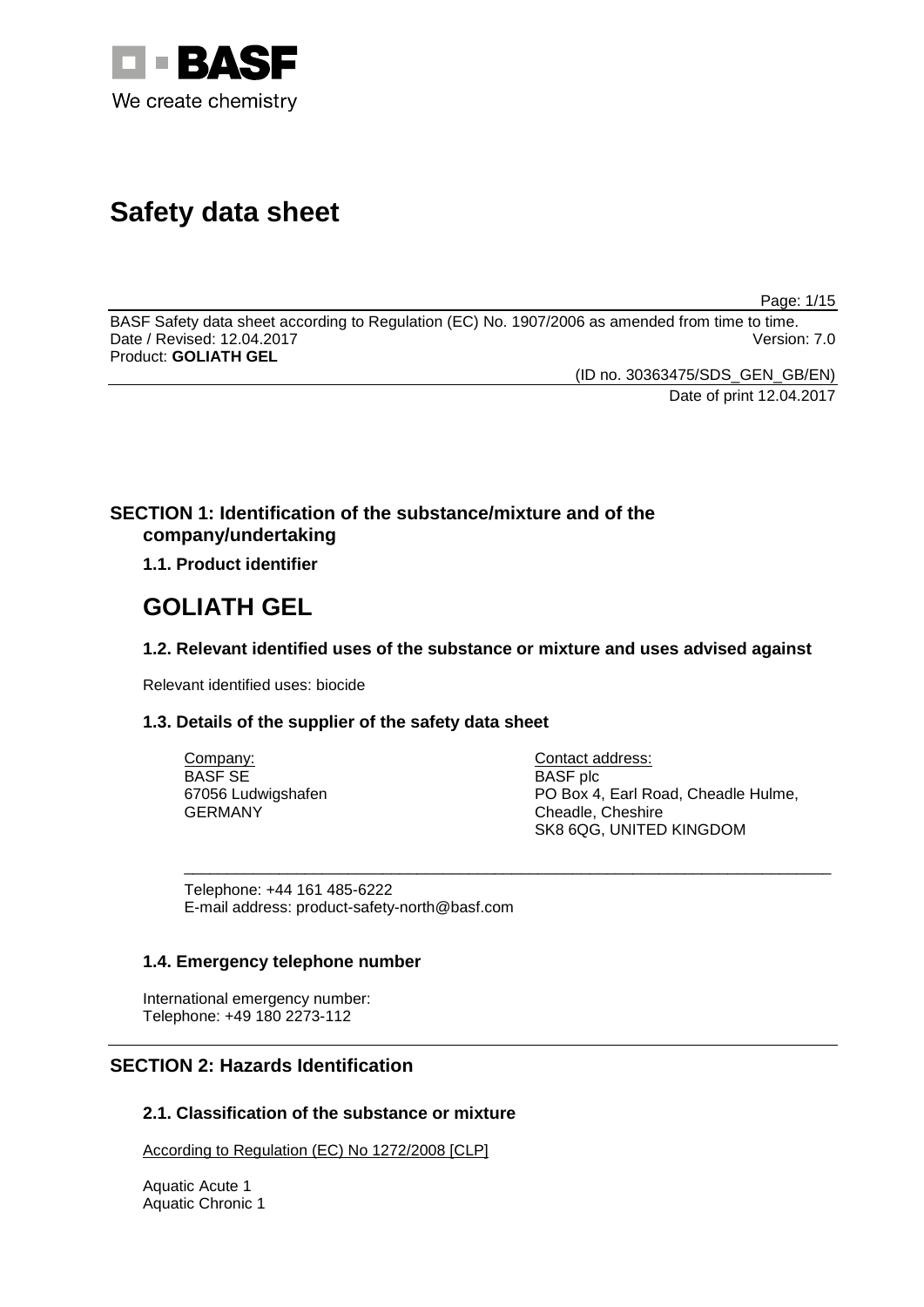Page: 2/15

BASF Safety data sheet according to Regulation (EC) No. 1907/2006 as amended from time to time. Date / Revised: 12.04.2017 Version: 7.0 Product: **GOLIATH GEL**

> (ID no. 30363475/SDS\_GEN\_GB/EN) Date of print 12.04.2017

## H410, EUH401

For the classifications not written out in full in this section the full text can be found in section 16.

## **2.2. Label elements**

Globally Harmonized System (GHS) in accordance with UK regulations.

Pictogram:



Signal Word: Warning

| <b>Hazard Statement:</b> |                                                                                              |
|--------------------------|----------------------------------------------------------------------------------------------|
| H410                     | Very toxic to aquatic life with long lasting effects.                                        |
| EUH401                   | To avoid risks to human health and the environment, comply with the<br>instructions for use. |
|                          | Precautionary Statements (Prevention):                                                       |

P273 Avoid release to the environment.

Precautionary Statements (Response):<br>P391 Collect spillage Collect spillage.

Precautionary Statements (Disposal): Dispose of contents/container to hazardous or special waste collection point.

## **2.3. Other hazards**

According to Regulation (EC) No 1272/2008 [CLP]

See section 12 - Results of PBT and vPvB assessment.

If applicable information is provided in this section on other hazards which do not result in classification but which may contribute to the overall hazards of the substance or mixture.

## **SECTION 3: Composition/Information on Ingredients**

## **3.1. Substances**

Not applicable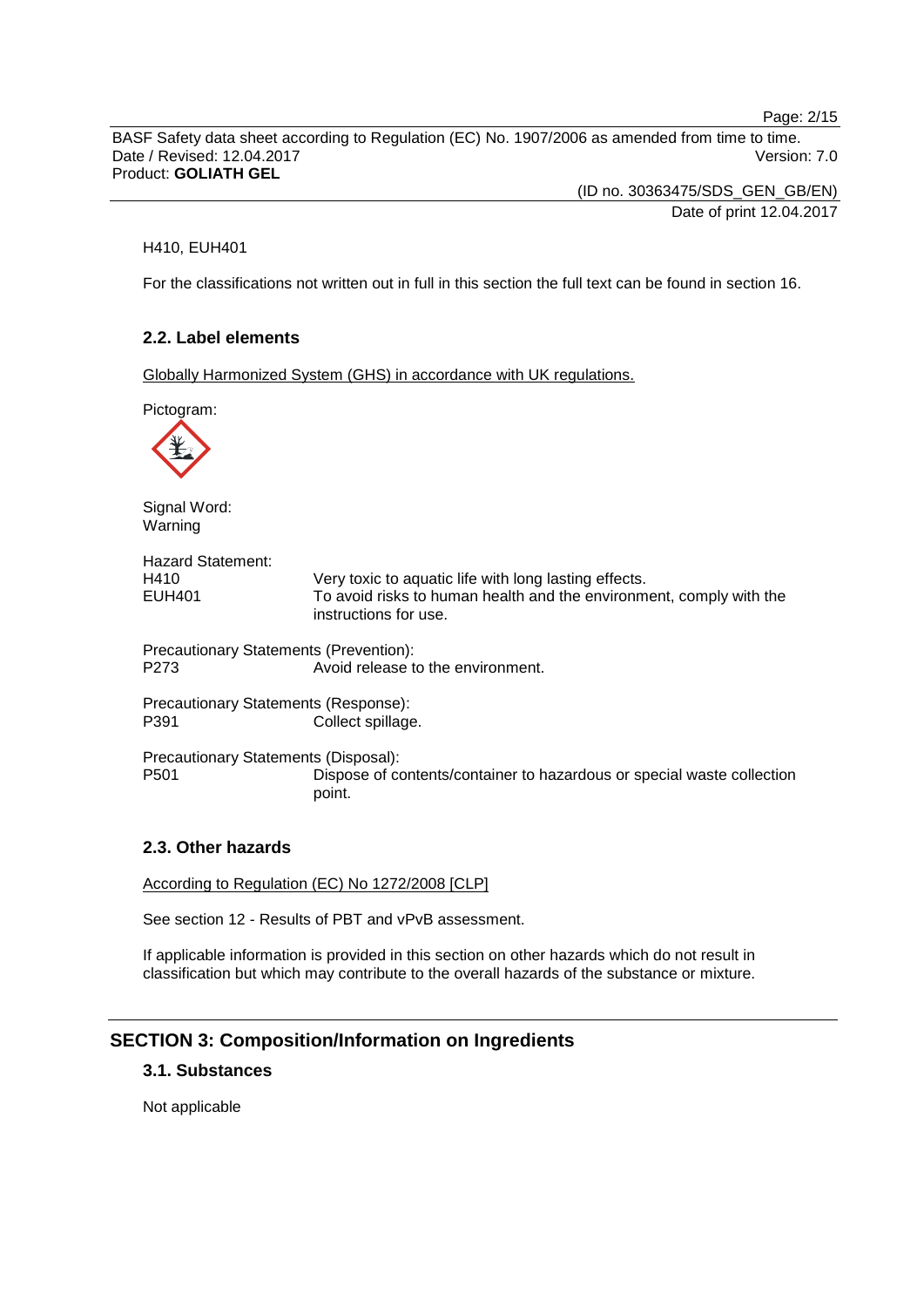Page: 3/15

BASF Safety data sheet according to Regulation (EC) No. 1907/2006 as amended from time to time. Date / Revised: 12.04.2017 Version: 7.0 Product: **GOLIATH GEL**

> (ID no. 30363475/SDS\_GEN\_GB/EN) Date of print 12.04.2017

## **3.2. Mixtures**

Chemical nature

Biocidal product, insecticide, Bait

Hazardous ingredients (GHS) according to Regulation (EC) No. 1272/2008

fipronil (ISO); 5-amino-1-[2,6-dichloro-4-(trifluoromethyl)phenyl]-4-[(trifluoromethyl)sulfinyl]-1Hpyrazole-3-carbonitrile

Content (W/W): 0.05 % CAS Number: 120068-37-3 EC-Number: 424-610-5 INDEX-Number: 608-055-00-8 Acute Tox. 2 (Inhalation - dust) Acute Tox. 3 (oral) Acute Tox. 3 (dermal) STOT RE (Central nervous system) 1 Aquatic Acute 1 Aquatic Chronic 1 M-factor acute: 1000 M-factor chronic: 10000 H311, H330, H301, H372, H400, H410

For the classifications not written out in full in this section, including the hazard classes and the hazard statements, the full text is listed in section 16.

## **SECTION 4: First-Aid Measures**

**4.1. Description of first aid measures** Remove contaminated clothing.

Show container, label and/or safety data sheet to physician.

If inhaled: Keep patient calm, remove to fresh air.

On skin contact: Wash thoroughly with soap and water.

On contact with eyes: Wash affected eyes for at least 15 minutes under running water with eyelids held open.

On ingestion: Rinse mouth and then drink plenty of water.

#### **4.2. Most important symptoms and effects, both acute and delayed**

Symptoms: The most important known symptoms and effects are described in the labelling (see section 2) and/or in section 11., Further important symptoms and effects are so far not known.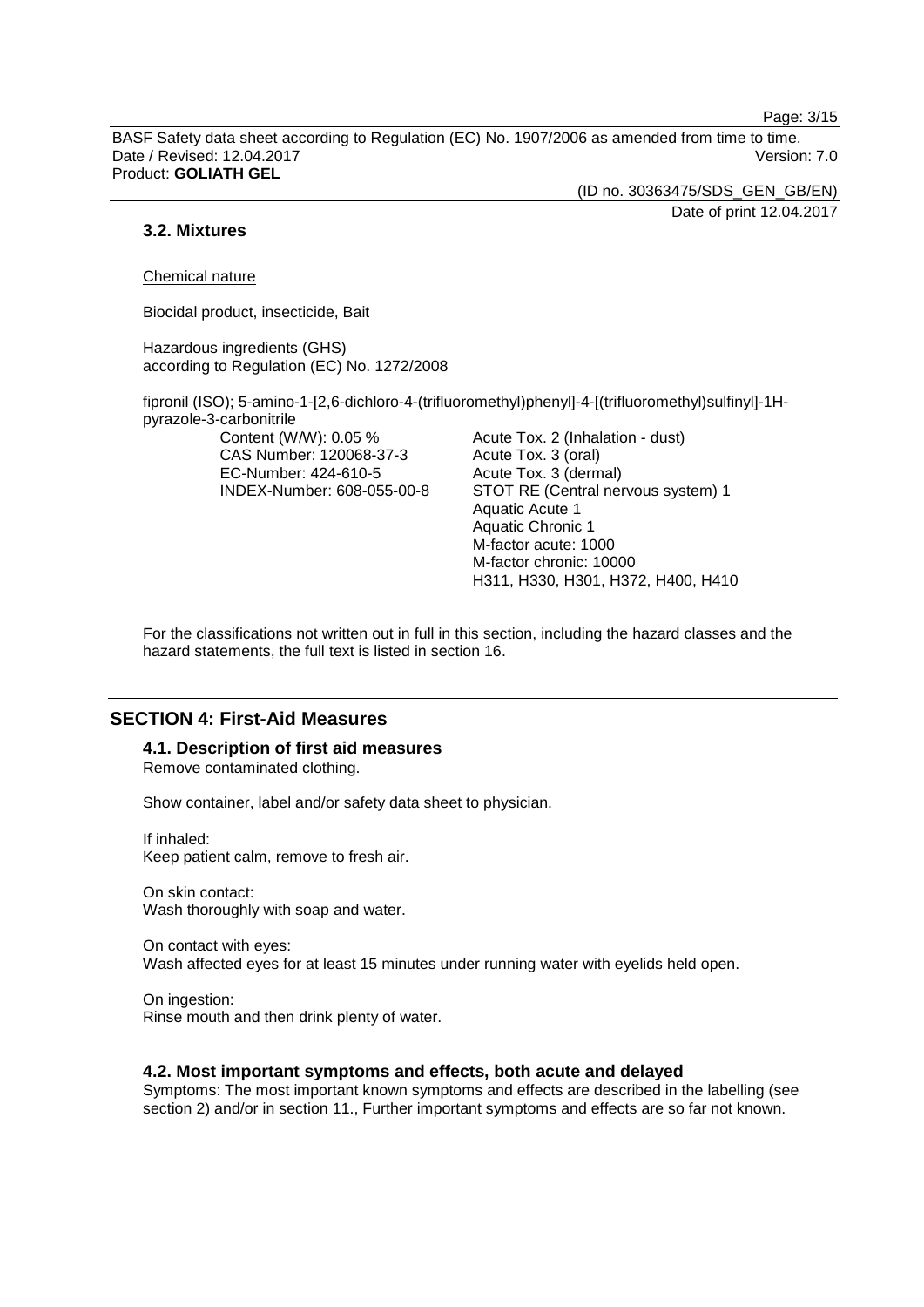Page: 4/15

BASF Safety data sheet according to Regulation (EC) No. 1907/2006 as amended from time to time. Date / Revised: 12.04.2017 Version: 7.0 Product: **GOLIATH GEL**

(ID no. 30363475/SDS\_GEN\_GB/EN)

Date of print 12.04.2017

### **4.3. Indication of any immediate medical attention and special treatment needed**

Treatment: Symptomatic treatment (decontamination, vital functions).

# **SECTION 5: Fire-Fighting Measures**

#### **5.1. Extinguishing media**

Suitable extinguishing media: water spray, carbon dioxide, foam, dry powder

#### **5.2. Special hazards arising from the substance or mixture**

carbon monoxide, Carbon dioxide, Hydrogen chloride, Hydrogen fluoride, nitrogen oxides, sulfur oxides, organochloric compounds

The substances/groups of substances mentioned can be released in case of fire.

## **5.3. Advice for fire-fighters**

Special protective equipment: Wear self-contained breathing apparatus and chemical-protective clothing.

Further information:

In case of fire and/or explosion do not breathe fumes. Keep containers cool by spraying with water if exposed to fire. Collect contaminated extinguishing water separately, do not allow to reach sewage or effluent systems. Dispose of fire debris and contaminated extinguishing water in accordance with official regulations.

## **SECTION 6: Accidental Release Measures**

#### **6.1. Personal precautions, protective equipment and emergency procedures**

Use personal protective clothing. Avoid contact with the skin, eyes and clothing. Do not breathe vapour/spray.

#### **6.2. Environmental precautions**

Do not discharge into the subsoil/soil. Do not discharge into drains/surface waters/groundwater.

Do not allow contamination of public drains or surface or ground waters. Inform local water plc if spillage enters drains and the Environment Agency (England & Wales), the Scottish Environmental Protection Agency (Scotland), or the Environment and Heritage Service (Northern Ireland) if it enters surface or ground waters. Keep people and animals away.

#### **6.3. Methods and material for containment and cleaning up**

For small amounts: Pick up with suitable absorbent material (e.g. sand, sawdust, general-purpose binder, kieselguhr).

For large amounts: Dike spillage. Pump off product.

Dispose of absorbed material in accordance with regulations. Collect waste in suitable containers, which can be labeled and sealed. Clean contaminated floors and objects thoroughly with water and detergents, observing environmental regulations.

# **6.4. Reference to other sections**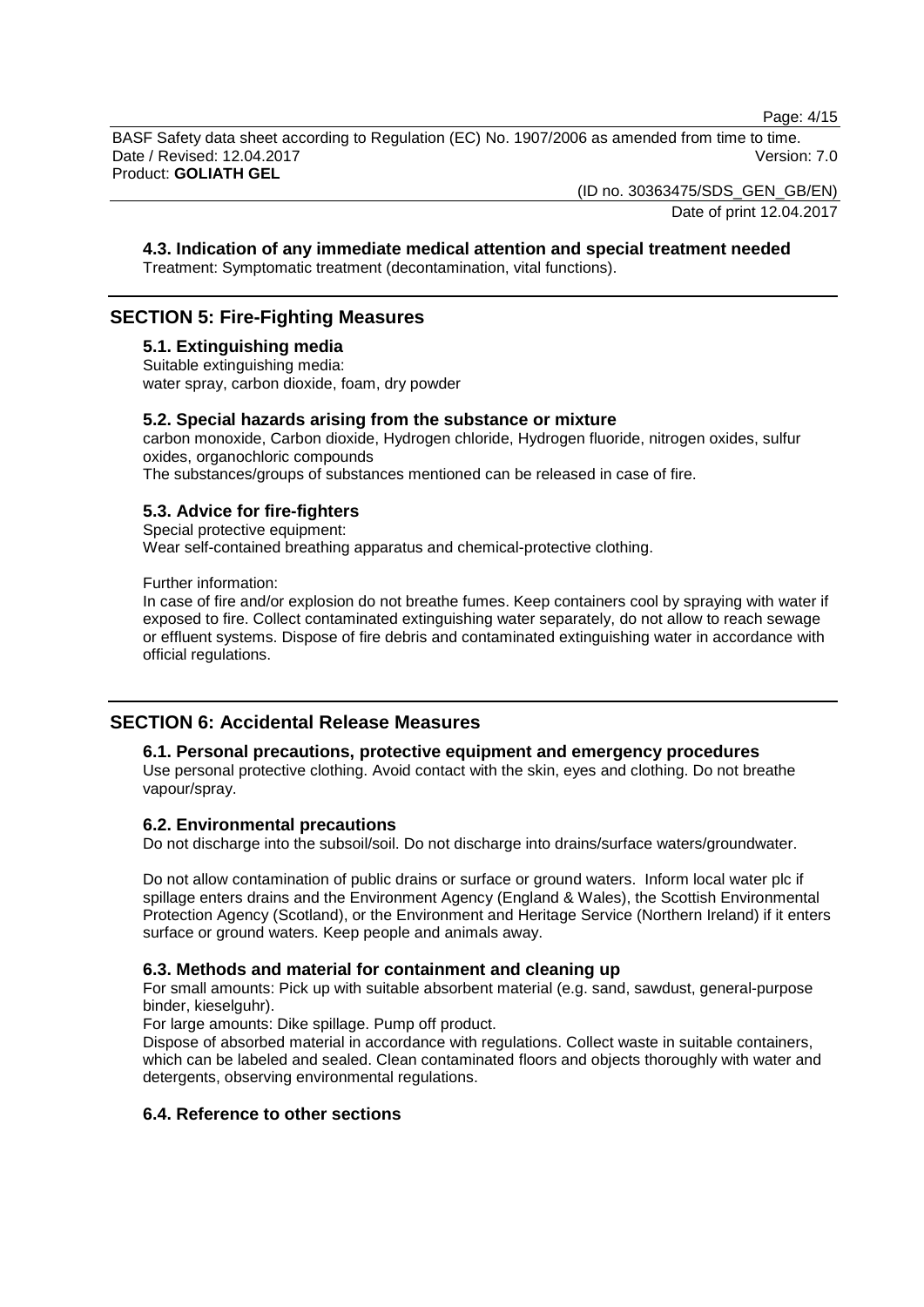Page: 5/15

BASF Safety data sheet according to Regulation (EC) No. 1907/2006 as amended from time to time. Date / Revised: 12.04.2017 Version: 7.0 Product: **GOLIATH GEL**

(ID no. 30363475/SDS\_GEN\_GB/EN)

Date of print 12.04.2017

Information regarding exposure controls/personal protection and disposal considerations can be found in section 8 and 13.

# **SECTION 7: Handling and Storage**

### **7.1. Precautions for safe handling**

No special measures necessary if stored and handled correctly. Ensure thorough ventilation of stores and work areas. When using do not eat, drink or smoke. Hands and/or face should be washed before breaks and at the end of the shift.

#### Protection against fire and explosion:

No special precautions necessary. The substance/product is non-combustible. Product is not explosive.

### **7.2. Conditions for safe storage, including any incompatibilities**

Segregate from foods and animal feeds. Further information on storage conditions: Keep away from heat. Protect from direct sunlight.

#### Protect from temperatures above: 35 °C

Changes in the properties of the product may occur if substance/product is stored above indicated temperature for extended periods of time.

### **7.3. Specific end use(s)**

For the relevant identified use(s) listed in Section 1 the advice mentioned in this section 7 is to be observed.

# **SECTION 8: Exposure Controls/Personal Protection**

#### **8.1. Control parameters**

#### Components with occupational exposure limits

Refer to the current edition of HSE Guidance Note EH40 Occupational Exposure Limits (United Kingdom). For normal use and handling refer to the product label/leaflet. In all other cases the following apply.

No occupational exposure limits known.

#### **8.2. Exposure controls**

Personal protective equipment

Respiratory protection: Respiratory protection not required.

Hand protection:

Suitable chemical resistant safety gloves (EN 374) also with prolonged, direct contact (Recommended: Protective index 6, corresponding > 480 minutes of permeation time according to EN 374): E.g. nitrile rubber (0.4 mm), chloroprene rubber (0.5 mm), butyl rubber (0.7 mm) etc.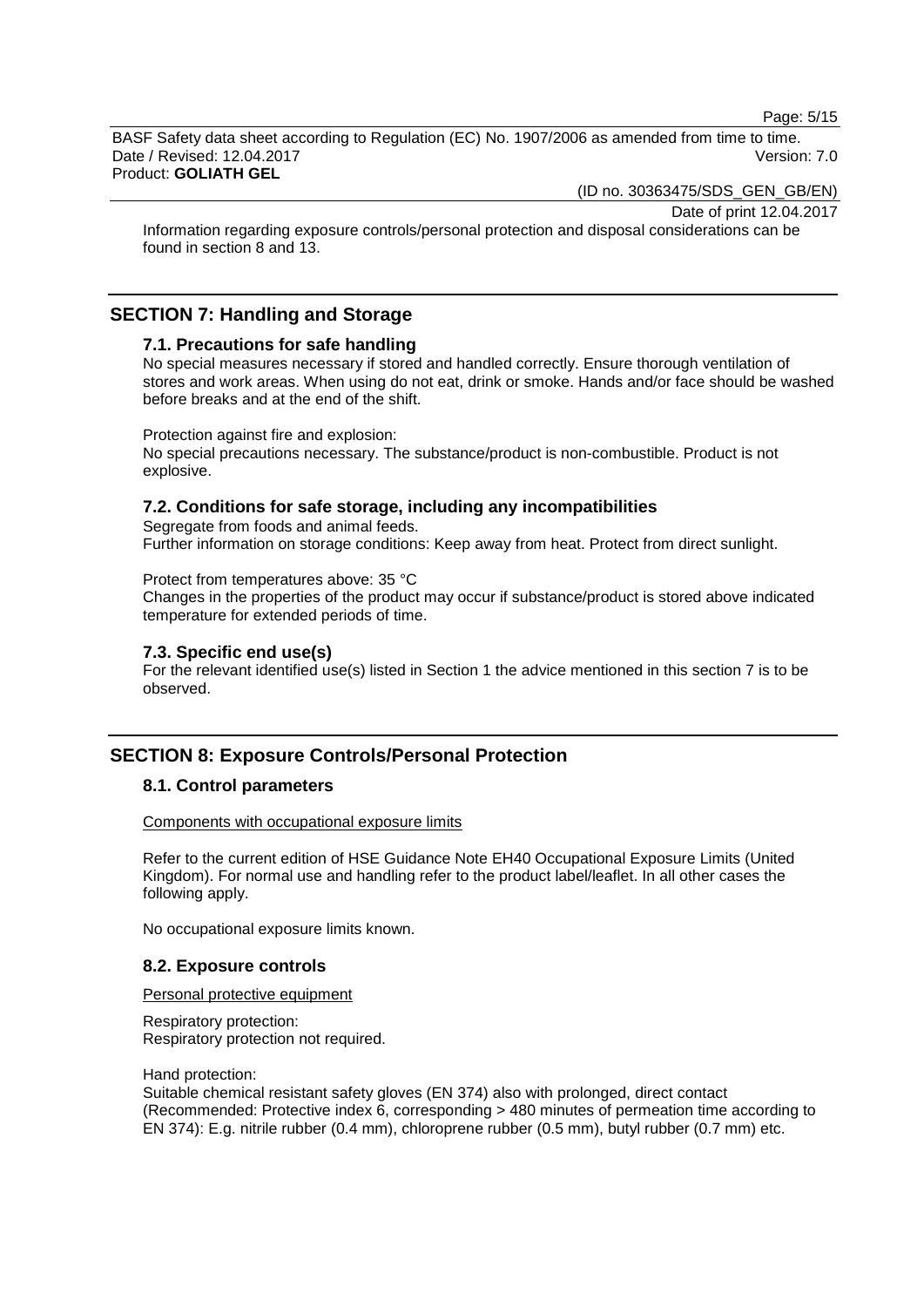Page: 6/15

BASF Safety data sheet according to Regulation (EC) No. 1907/2006 as amended from time to time. Date / Revised: 12.04.2017 Version: 7.0 Product: **GOLIATH GEL**

(ID no. 30363475/SDS\_GEN\_GB/EN)

Date of print 12.04.2017

Eye protection: Safety glasses with side-shields (frame goggles) (e.g. EN 166)

#### Body protection:

Body protection must be chosen depending on activity and possible exposure, e.g. apron, protecting boots, chemical-protection suit (according to EN 14605 in case of splashes or EN ISO 13982 in case of dust).

#### General safety and hygiene measures

Handle in accordance with good industrial hygiene and safety practice. Wearing of closed work clothing is recommended. Store work clothing separately. Keep away from food, drink and animal feeding stuffs.

Environmental exposure controls For information regarding environmental exposure controls, see Section 6.

# **SECTION 9: Physical and Chemical Properties**

### **9.1. Information on basic physical and chemical properties**

| Form:<br>Colour:               | gel<br>brown                                                                                                                                                                                     |                             |
|--------------------------------|--------------------------------------------------------------------------------------------------------------------------------------------------------------------------------------------------|-----------------------------|
| Odour:                         | odourless                                                                                                                                                                                        |                             |
| Odour threshold:               | not applicable, odour not perceivable                                                                                                                                                            |                             |
| pH value:                      | approx. $5 - 7$<br>$(10 \text{ g/l}, 21 \text{ °C})$                                                                                                                                             |                             |
| Melting point:                 |                                                                                                                                                                                                  |                             |
|                                | The product has not been tested.                                                                                                                                                                 |                             |
| Boiling point:<br>Flash point: | >100 °C                                                                                                                                                                                          | (estimated)                 |
|                                | Non-flammable.                                                                                                                                                                                   |                             |
| Evaporation rate:              |                                                                                                                                                                                                  |                             |
|                                | not applicable                                                                                                                                                                                   |                             |
| Flammability:                  | No dangerous quantities of<br>flammable gases will be produced by                                                                                                                                | (Directive 92/69/EEC, A.12) |
|                                | contact with water.                                                                                                                                                                              |                             |
| Lower explosion limit:         |                                                                                                                                                                                                  |                             |
|                                | As a result of our experience with this<br>product and our knowledge of its<br>composition we do not expect any<br>hazard as long as the product is used<br>appropriately and in accordance with |                             |
|                                | the intended use.                                                                                                                                                                                |                             |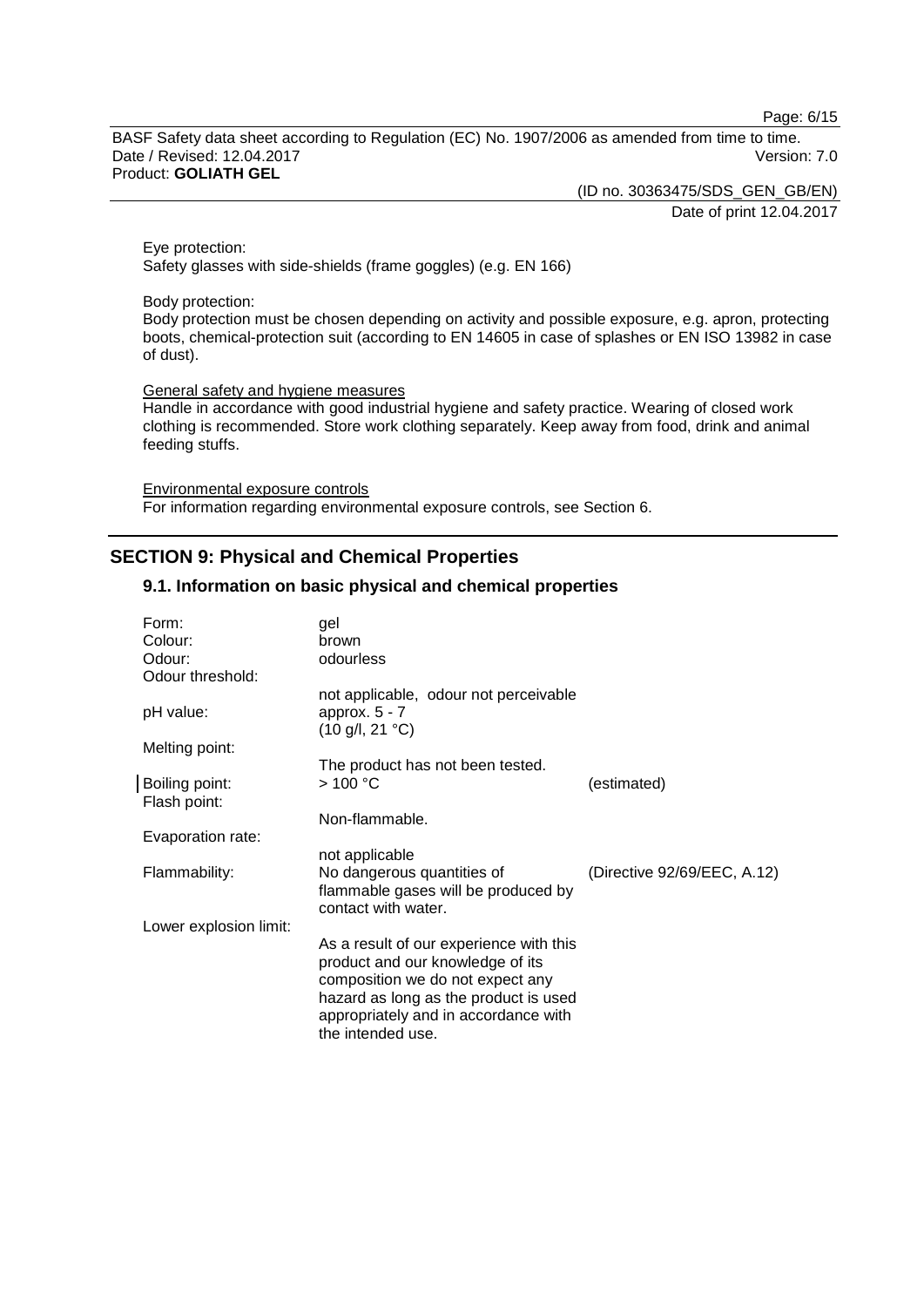Page: 7/15

BASF Safety data sheet according to Regulation (EC) No. 1907/2006 as amended from time to time. Date / Revised: 12.04.2017 Product: **GOLIATH GEL**

(ID no. 30363475/SDS\_GEN\_GB/EN)

Date of print 12.04.2017

| Upper explosion limit:                              |                                                                                                                                                                                                  |                                      |
|-----------------------------------------------------|--------------------------------------------------------------------------------------------------------------------------------------------------------------------------------------------------|--------------------------------------|
|                                                     | As a result of our experience with this<br>product and our knowledge of its<br>composition we do not expect any<br>hazard as long as the product is used<br>appropriately and in accordance with |                                      |
|                                                     | the intended use.                                                                                                                                                                                |                                      |
| Ignition temperature:                               | 415 °C                                                                                                                                                                                           | (Directive 92/69/EEC, A.15)          |
| Vapour pressure:                                    | approx. 23 hPa<br>(20 °C)                                                                                                                                                                        |                                      |
|                                                     | Information applies to the solvent.                                                                                                                                                              |                                      |
| Density:                                            | approx. 1.27 g/cm3                                                                                                                                                                               |                                      |
|                                                     | (20 °C)                                                                                                                                                                                          |                                      |
| Relative vapour density (air):                      |                                                                                                                                                                                                  |                                      |
|                                                     | not applicable                                                                                                                                                                                   |                                      |
| Solubility in water:                                | dispersible                                                                                                                                                                                      |                                      |
| Partitioning coefficient n-octanol/water (log Kow): |                                                                                                                                                                                                  |                                      |
|                                                     | not applicable                                                                                                                                                                                   |                                      |
|                                                     | Thermal decomposition: 120 °C, 210 kJ/kg, (DSC (OECD 113))                                                                                                                                       |                                      |
|                                                     | (onset temperature) Not a substance liable to self-decomposition                                                                                                                                 |                                      |
|                                                     | according to UN transport regulations, class 4.1.                                                                                                                                                |                                      |
| Viscosity, dynamic:                                 | 30,189 - 30,636 mPa.s                                                                                                                                                                            |                                      |
|                                                     | (21 °C)                                                                                                                                                                                          |                                      |
| Explosion hazard:                                   | not explosive                                                                                                                                                                                    | (Directive 92/69/EEC, A.14)          |
| Fire promoting properties:                          | not fire-propagating                                                                                                                                                                             | (UN Test O.2 (oxidizing<br>liquids)) |

# **9.2. Other information**

Other Information: If necessary, information on other physical and chemical parameters is indicated in this section.

# **SECTION 10: Stability and Reactivity**

## **10.1. Reactivity**

No hazardous reactions if stored and handled as prescribed/indicated.

## **10.2. Chemical stability**

The product is stable if stored and handled as prescribed/indicated.

## **10.3. Possibility of hazardous reactions**

No hazardous reactions if stored and handled as prescribed/indicated.

## **10.4. Conditions to avoid**

See MSDS section 7 - Handling and storage.

## **10.5. Incompatible materials**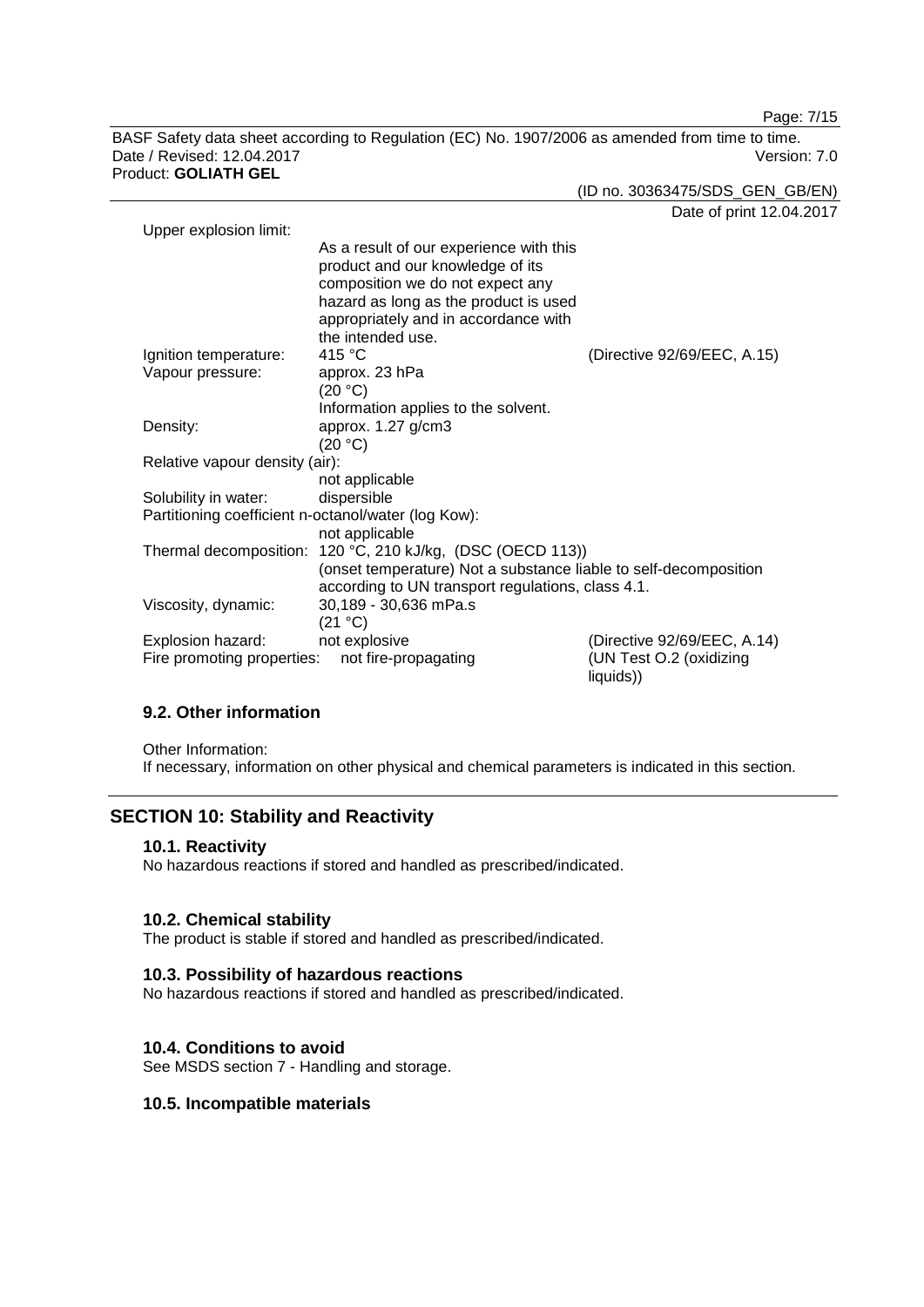Page: 8/15

BASF Safety data sheet according to Regulation (EC) No. 1907/2006 as amended from time to time. Date / Revised: 12.04.2017 Version: 7.0 Product: **GOLIATH GEL**

(ID no. 30363475/SDS\_GEN\_GB/EN)

Date of print 12.04.2017

Substances to avoid: strong bases, strong acids, strong oxidizing agents

## **10.6. Hazardous decomposition products**

Hazardous decomposition products: No hazardous decomposition products if stored and handled as prescribed/indicated.

# **SECTION 11: Toxicological Information**

## **11.1. Information on toxicological effects**

Acute toxicity

Assessment of acute toxicity: Of low toxicity after single ingestion. Virtually nontoxic after a single skin contact. Virtually nontoxic by inhalation.

Experimental/calculated data: LD50 rat (oral): 4,400 mg/kg (OECD Guideline 401)

LC50 (by inhalation): The product has not been tested. The statement has been derived from the properties of the individual components.

LD50 rat (dermal): > 5,000 mg/kg (OECD Guideline 402)

*Information on: fipronil (ISO); 5-amino-1-[2,6-dichloro-4-(trifluoromethyl)phenyl]-4- [(trifluoromethyl)sulfinyl]-1H-pyrazole-3-carbonitrile Experimental/calculated data: LC50 rat (by inhalation): 0.36 mg/l 4 h (OECD Guideline 403) Tested as dust aerosol.*

----------------------------------

Irritation

Assessment of irritating effects: Not irritating to the eyes. Not irritating to the skin.

Experimental/calculated data: Skin corrosion/irritation rabbit: non-irritant

Serious eye damage/irritation rabbit: non-irritant

Respiratory/Skin sensitization

Assessment of sensitization: There is no evidence of a skin-sensitizing potential.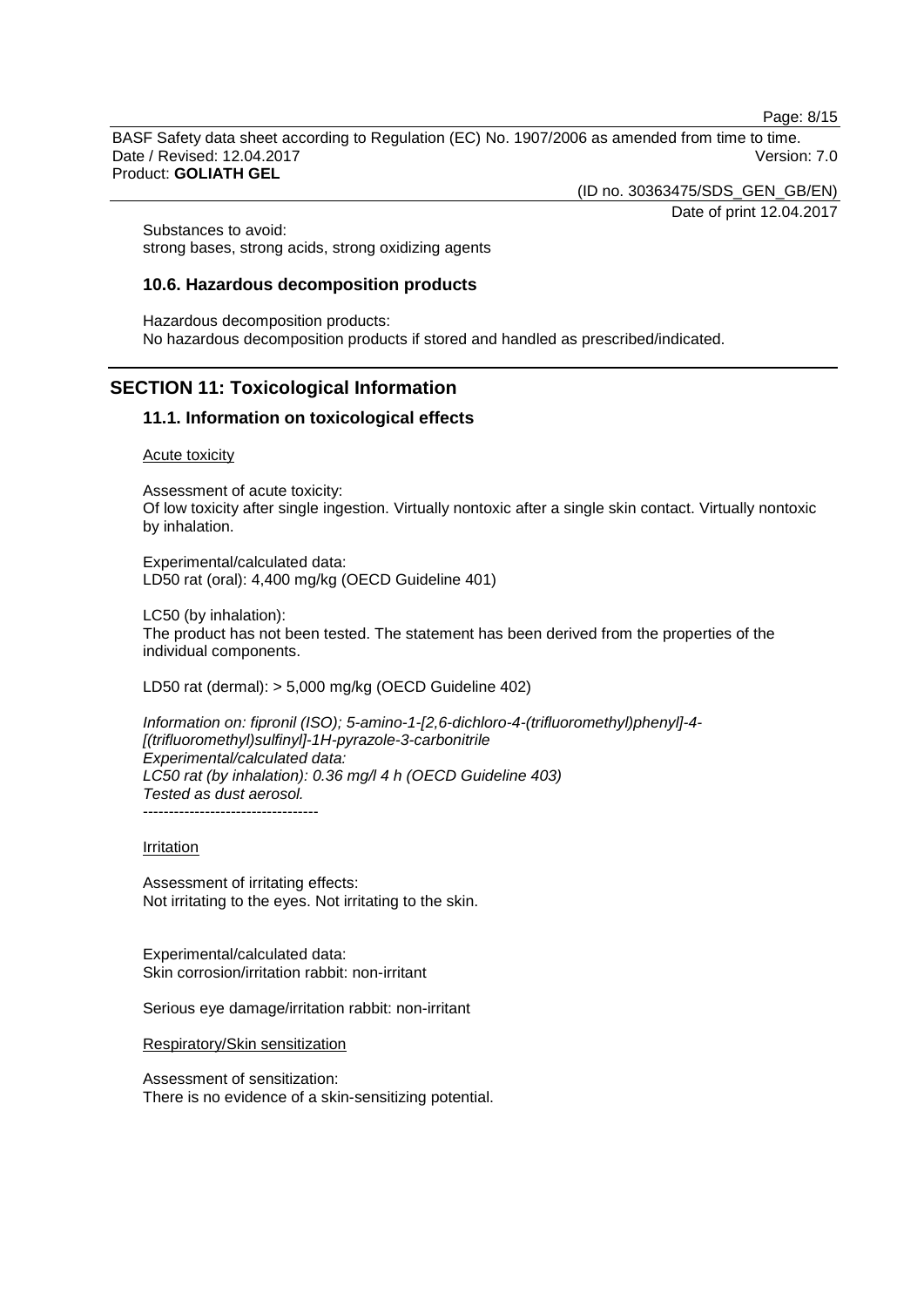Page: 9/15

BASF Safety data sheet according to Regulation (EC) No. 1907/2006 as amended from time to time. Date / Revised: 12.04.2017 Version: 7.0 Product: **GOLIATH GEL**

(ID no. 30363475/SDS\_GEN\_GB/EN)

Date of print 12.04.2017

Experimental/calculated data:

Guinea pig maximization test guinea pig: Skin sensitizing effects were not observed in animal studies.

#### Germ cell mutagenicity

Assessment of mutagenicity:

The product has not been tested. The statement has been derived from the properties of the individual components. Mutagenicity tests revealed no genotoxic potential.

#### **Carcinogenicity**

Assessment of carcinogenicity: The product has not been tested. The statement has been derived from the properties of the individual components.

*Information on: fipronil (ISO); 5-amino-1-[2,6-dichloro-4-(trifluoromethyl)phenyl]-4- [(trifluoromethyl)sulfinyl]-1H-pyrazole-3-carbonitrile*

*Assessment of carcinogenicity:*

*In long-term studies in rats the substance induced thyroid tumors. The effect is caused by an animal specific mechanism that has no human counter part. In long-term studies in mice in which the substance was given by feed, a carcinogenic effect was not observed.* ----------------------------------

#### Reproductive toxicity

Assessment of reproduction toxicity:

The product has not been tested. The statement has been derived from the properties of the individual components. The results of animal studies gave no indication of a fertility impairing effect.

#### Developmental toxicity

#### Assessment of teratogenicity:

The product has not been tested. The statement has been derived from the properties of the individual components. Animal studies gave no indication of a developmental toxic effect at doses that were not toxic to the parental animals.

#### Specific target organ toxicity (single exposure)

#### Assessment of STOT single:

Based on the available information there is no specific target organ toxicity to be expected after a single exposure.

Remarks: The product has not been tested. The statement has been derived from the properties of the individual components.

#### Repeated dose toxicity and Specific target organ toxicity (repeated exposure)

#### Assessment of repeated dose toxicity:

The product has not been tested. The statement has been derived from the properties of the individual components.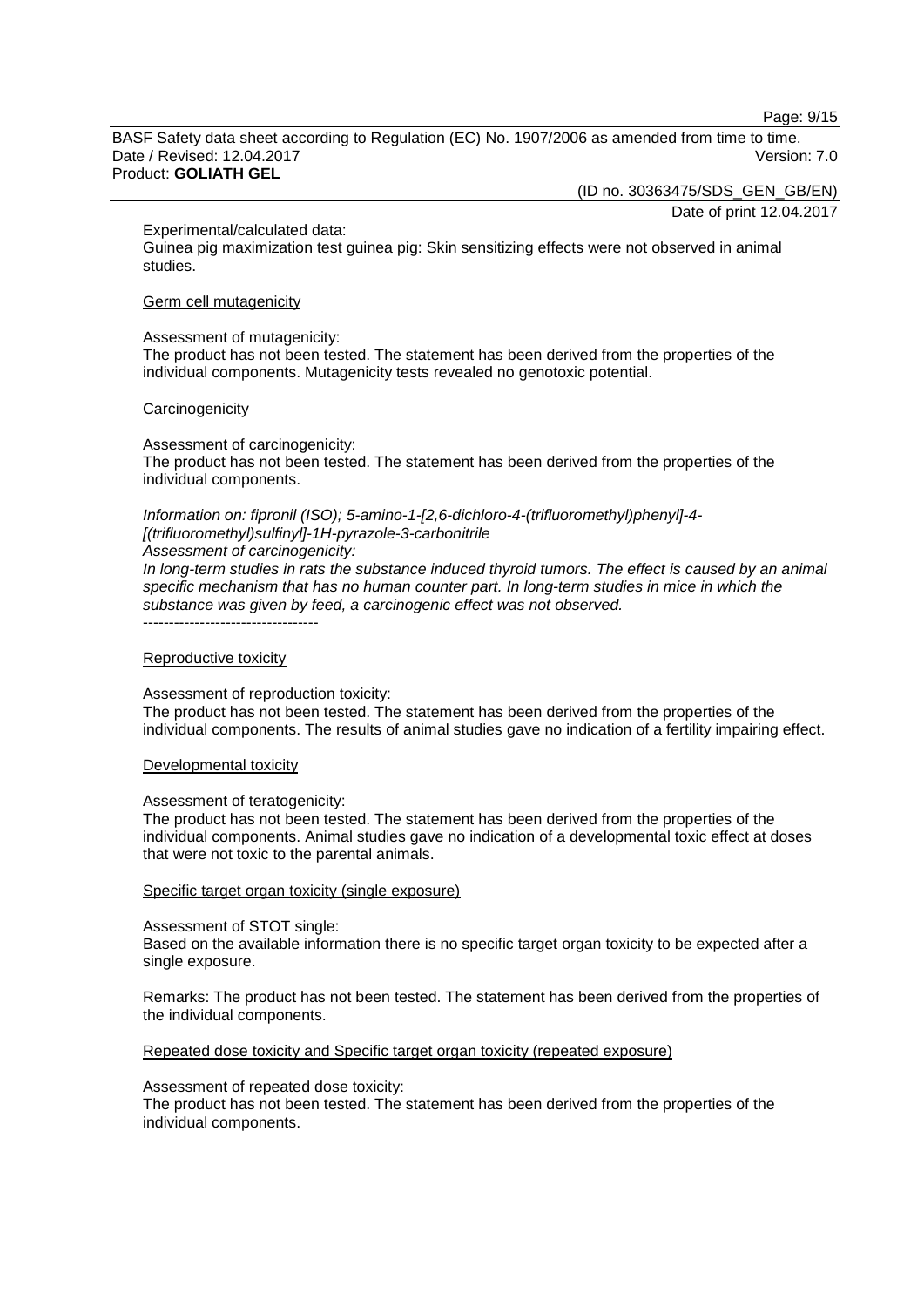Page: 10/15

BASF Safety data sheet according to Regulation (EC) No. 1907/2006 as amended from time to time. Date / Revised: 12.04.2017 Version: 7.0 Product: **GOLIATH GEL**

(ID no. 30363475/SDS\_GEN\_GB/EN)

Date of print 12.04.2017

*Information on: fipronil (ISO); 5-amino-1-[2,6-dichloro-4-(trifluoromethyl)phenyl]-4- [(trifluoromethyl)sulfinyl]-1H-pyrazole-3-carbonitrile Assessment of repeated dose toxicity: Causes mortality and signs of neurotoxicity through prolonged or repeated exposure.* ----------------------------------

Aspiration hazard

The product has not been tested. The statement has been derived from the properties of the individual components. No aspiration hazard expected.

Other relevant toxicity information

Misuse can be harmful to health.

# **SECTION 12: Ecological Information**

### **12.1. Toxicity**

Assessment of aquatic toxicity: Very toxic to aquatic life with long lasting effects. The product has not been tested. The statement has been derived from the properties of the individual components.

*Information on: fipronil (ISO); 5-amino-1-[2,6-dichloro-4-(trifluoromethyl)phenyl]-4- [(trifluoromethyl)sulfinyl]-1H-pyrazole-3-carbonitrile Toxicity to fish: LC50 (96 h) 0.0852 mg/l, Lepomis macrochirus* ----------------------------------

*Information on: fipronil (ISO); 5-amino-1-[2,6-dichloro-4-(trifluoromethyl)phenyl]-4- [(trifluoromethyl)sulfinyl]-1H-pyrazole-3-carbonitrile Aquatic invertebrates: EC50 (48 h) 0.19 mg/l, Daphnia magna*

*LC50 (48 h) 0.00017 mg/l, Mysidopsis bahia* ----------------------------------

*Information on: fipronil (ISO); 5-amino-1-[2,6-dichloro-4-(trifluoromethyl)phenyl]-4- [(trifluoromethyl)sulfinyl]-1H-pyrazole-3-carbonitrile Aquatic plants: EC50 (72 h) 0.103 mg/l (growth rate), Scenedesmus subspicatus*

*No observed effect concentration (72 h) >= 0.14 mg/l, Pseudokirchneriella subcapitata*

*EC50 (14 d) > 0.16 mg/l (biomass), Lemna gibba*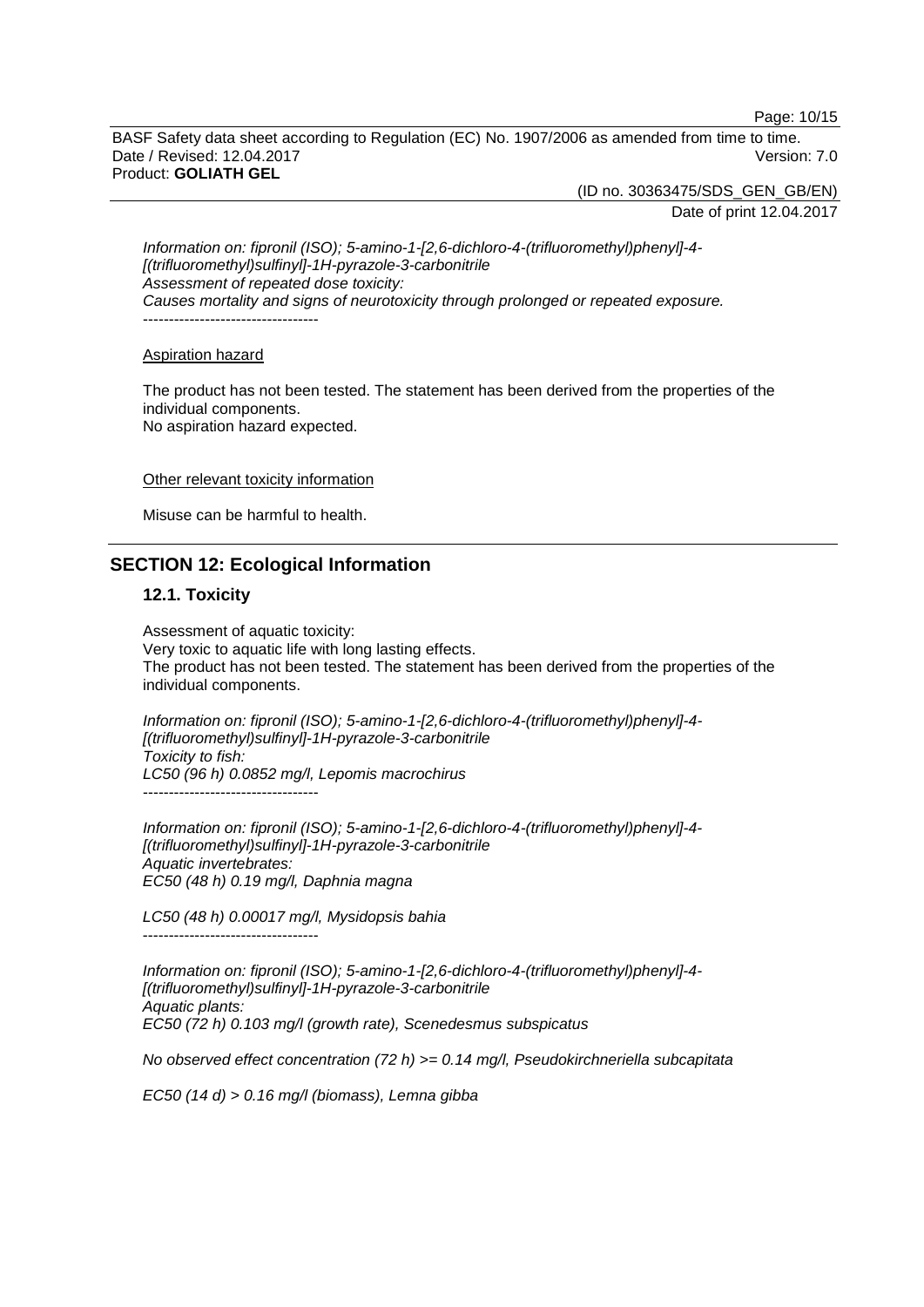Page: 11/15

BASF Safety data sheet according to Regulation (EC) No. 1907/2006 as amended from time to time. Date / Revised: 12.04.2017 Version: 7.0 Product: **GOLIATH GEL**

(ID no. 30363475/SDS\_GEN\_GB/EN)

Date of print 12.04.2017 *No observed effect concentration (14 d) > 0.16 mg/l (biomass), Lemna gibba* ----------------------------------

*Information on: fipronil (ISO); 5-amino-1-[2,6-dichloro-4-(trifluoromethyl)phenyl]-4- [(trifluoromethyl)sulfinyl]-1H-pyrazole-3-carbonitrile Chronic toxicity to fish: No observed effect concentration (35 d) 0.0029 mg/l, Cyprinodon variegatus* ----------------------------------

*Information on: fipronil (ISO); 5-amino-1-[2,6-dichloro-4-(trifluoromethyl)phenyl]-4- [(trifluoromethyl)sulfinyl]-1H-pyrazole-3-carbonitrile Chronic toxicity to aquatic invertebrates: No observed effect concentration (28 d) 0.000008 mg/l, Mysidopsis bahia* ----------------------------------

# **12.2. Persistence and degradability**

Assessment biodegradation and elimination (H2O): The product has not been tested. The statement has been derived from the properties of the individual components.

*Information on: fipronil (ISO); 5-amino-1-[2,6-dichloro-4-(trifluoromethyl)phenyl]-4- [(trifluoromethyl)sulfinyl]-1H-pyrazole-3-carbonitrile Assessment biodegradation and elimination (H2O): Not readily biodegradable (by OECD criteria).* ----------------------------------

## **12.3. Bioaccumulative potential**

Assessment bioaccumulation potential: The product has not been tested. The statement has been derived from the properties of the individual components.

*Information on: fipronil (ISO); 5-amino-1-[2,6-dichloro-4-(trifluoromethyl)phenyl]-4- [(trifluoromethyl)sulfinyl]-1H-pyrazole-3-carbonitrile Bioaccumulation potential: Bioconcentration factor: 321, Lepomis macrochirus Accumulation in organisms is not to be expected.* ----------------------------------

# **12.4. Mobility in soil**

Assessment transport between environmental compartments: Volatility: The product has not been tested. The statement has been derived from the properties of the individual components.

*Information on: fipronil (ISO); 5-amino-1-[2,6-dichloro-4-(trifluoromethyl)phenyl]-4- [(trifluoromethyl)sulfinyl]-1H-pyrazole-3-carbonitrile Assessment transport between environmental compartments: Adsorption in soil: Following exposure to soil, adsorption to solid soil particles is probable, therefore contamination of groundwater is not expected.*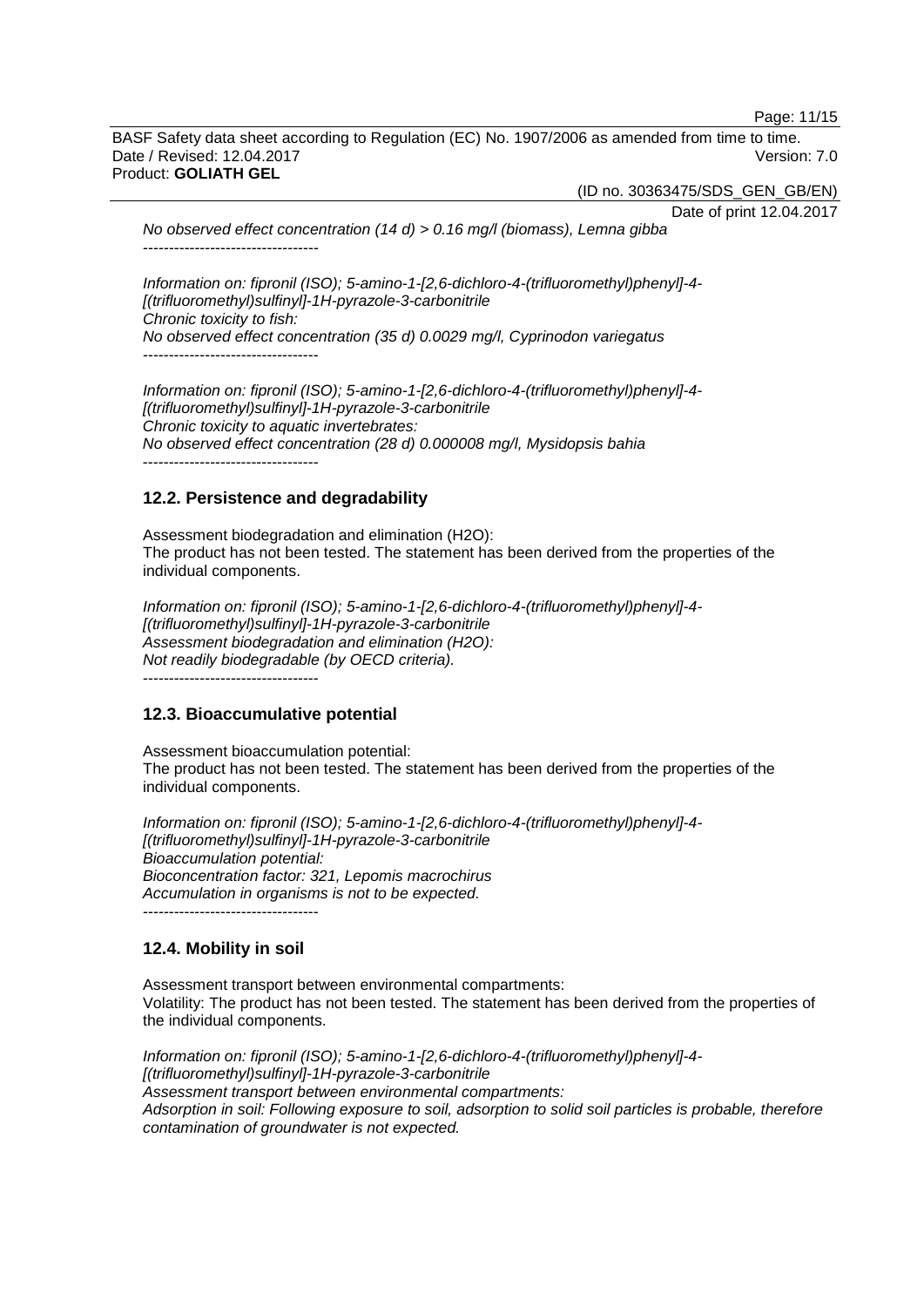Page: 12/15

BASF Safety data sheet according to Regulation (EC) No. 1907/2006 as amended from time to time. Date / Revised: 12.04.2017 Version: 7.0 Product: **GOLIATH GEL**

> (ID no. 30363475/SDS\_GEN\_GB/EN) Date of print 12.04.2017

----------------------------------

#### **12.5. Results of PBT and vPvB assessment**

The product does not contain a substance fulfilling the PBT (persistent/bioaccumulative/toxic) criteria or the vPvB (very persistent/very bioaccumulative) criteria.

### **12.6. Other adverse effects**

The product does not contain substances that are listed in Regulation (EC) 1005/2009 on substances that deplete the ozone layer.

### **12.7. Additional information**

Other ecotoxicological advice: Do not discharge product into the environment without control.

# **SECTION 13: Disposal Considerations**

### **13.1. Waste treatment methods**

Must be disposed of or incinerated in accordance with local regulations.

The UK Environmental Protection (Duty of Care) Regulations (EP) and amendments should be noted (United Kingdom).

This product and any uncleaned containers must be disposed of as hazardous waste in accordance with the 2005 Hazardous Waste Regulations and amendments (United Kingdom)

Contaminated packaging:

Contaminated packaging should be emptied as far as possible and disposed of in the same manner as the substance/product.

# **SECTION 14: Transport Information**

#### **Land transport**

ADR

| UN number                           | UN3082                                       |
|-------------------------------------|----------------------------------------------|
| UN proper shipping name:            | ENVIRONMENTALLY HAZARDOUS SUBSTANCE, LIQUID, |
|                                     | N.O.S. (contains FIPRONIL)                   |
| Transport hazard class(es): 9, EHSM |                                              |
| Packing group:                      | Ш                                            |
| Environmental hazards:              | ves                                          |
| Special precautions for             | Tunnel code: E                               |
| user:                               |                                              |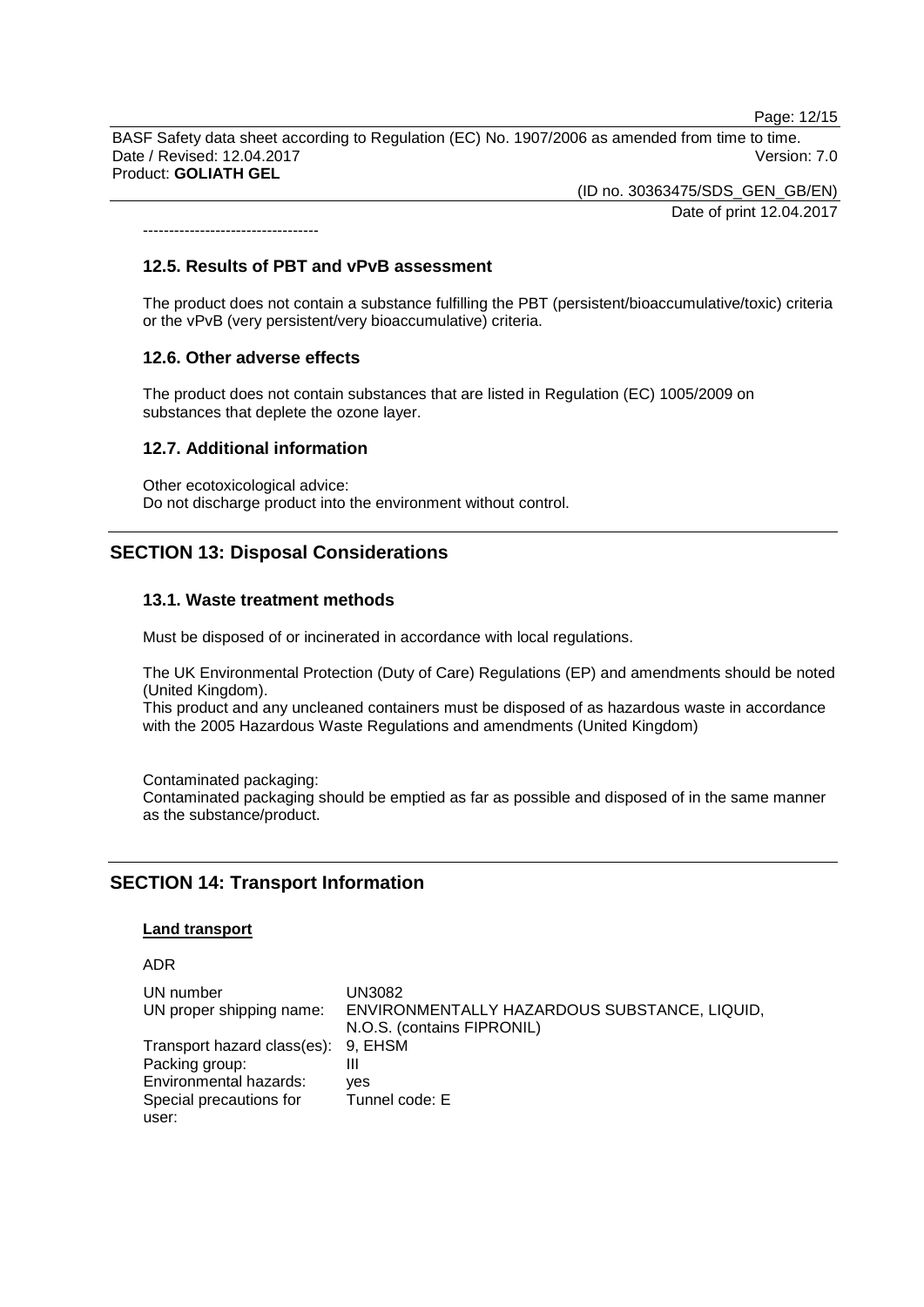Page: 13/15

BASF Safety data sheet according to Regulation (EC) No. 1907/2006 as amended from time to time. Date / Revised: 12.04.2017 Product: **GOLIATH GEL**

(ID no. 30363475/SDS\_GEN\_GB/EN)

Date of print 12.04.2017

# RID

| UN number                           | UN3082                                       |
|-------------------------------------|----------------------------------------------|
| UN proper shipping name:            | ENVIRONMENTALLY HAZARDOUS SUBSTANCE, LIQUID, |
|                                     | N.O.S. (contains FIPRONIL)                   |
| Transport hazard class(es): 9, EHSM |                                              |
| Packing group:                      | Ш                                            |
| Environmental hazards:              | ves                                          |
| Special precautions for             | None known                                   |
| user:                               |                                              |

## **Inland waterway transport**

ADN

| UN number                           | UN3082                                       |
|-------------------------------------|----------------------------------------------|
| UN proper shipping name:            | ENVIRONMENTALLY HAZARDOUS SUBSTANCE, LIQUID, |
|                                     | N.O.S. (contains FIPRONIL)                   |
| Transport hazard class(es): 9, EHSM |                                              |
| Packing group:                      | Ш                                            |
| Environmental hazards:              | ves                                          |
| Special precautions for             | None known                                   |
| user:                               |                                              |

Transport in inland waterway vessel Not evaluated

## **Sea transport**

IMDG

| UN number:<br>UN proper shipping name: | UN 3082<br>ENVIRONMENTALLY HAZARDOUS SUBSTANCE, LIQUID,<br>N.O.S. (contains FIPRONIL) |
|----------------------------------------|---------------------------------------------------------------------------------------|
| Transport hazard class(es):            | 9. EHSM                                                                               |
| Packing group:                         | Ш                                                                                     |
| Environmental hazards:                 | ves                                                                                   |
|                                        | Marine pollutant: YES                                                                 |
| Special precautions for<br>user:       | None known                                                                            |

# **Air transport**

IATA/ICAO

| UN number:               | UN 3082                                      |
|--------------------------|----------------------------------------------|
| UN proper shipping name: | ENVIRONMENTALLY HAZARDOUS SUBSTANCE, LIQUID, |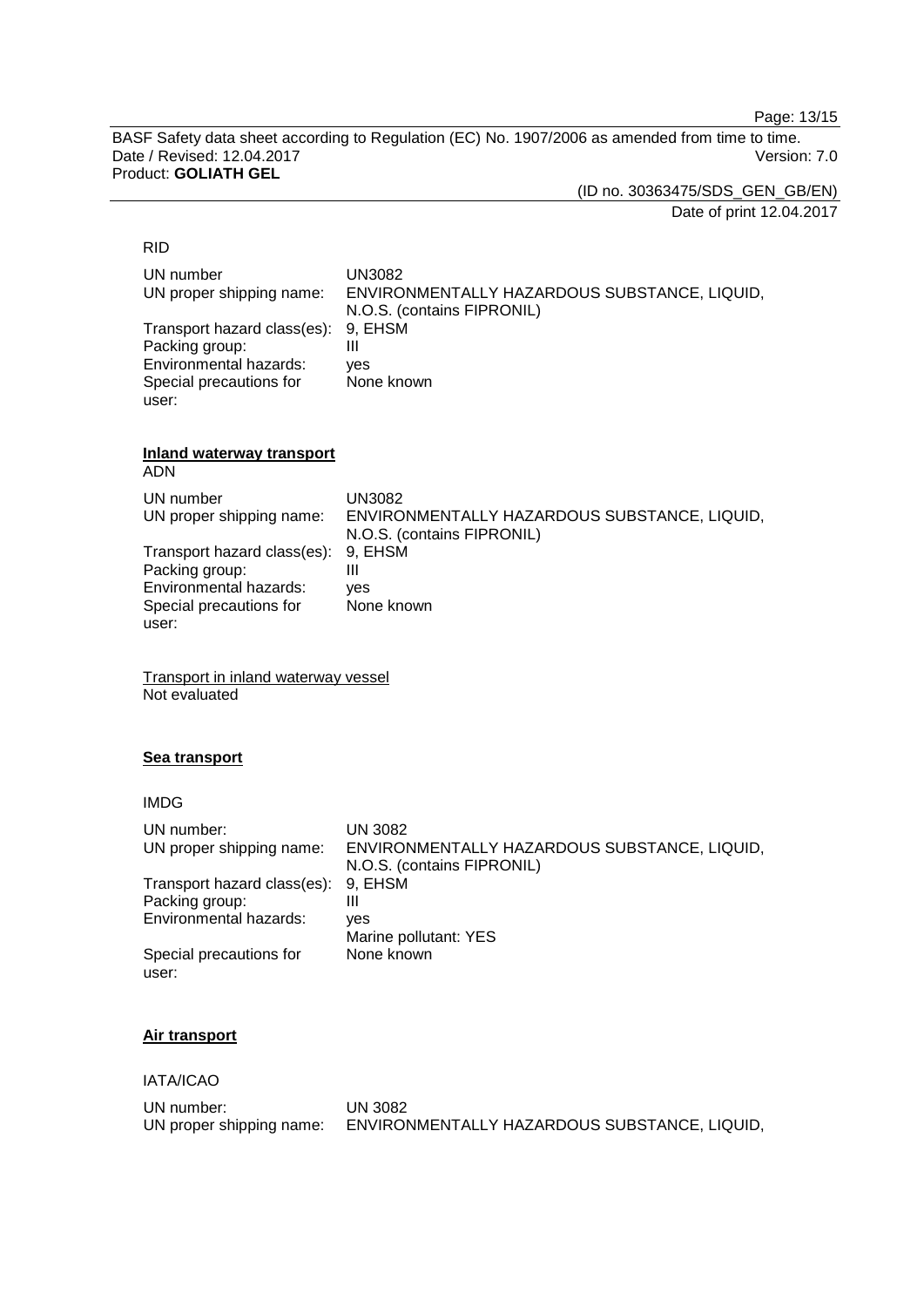Page: 14/15

BASF Safety data sheet according to Regulation (EC) No. 1907/2006 as amended from time to time. Date / Revised: 12.04.2017 Version: 7.0 Product: **GOLIATH GEL**

(ID no. 30363475/SDS\_GEN\_GB/EN)

Date of print 12.04.2017

N.O.S. (contains FIPRONIL) Transport hazard class(es): 9, EHSM<br>Packing group: III Packing group: III<br>Environmental hazards: ves Environmental hazards: Special precautions for user: None known

# **14.1. UN number**

See corresponding entries for "UN number" for the respective regulations in the tables above.

## **14.2. UN proper shipping name**

See corresponding entries for "UN proper shipping name" for the respective regulations in the tables above.

### **14.3. Transport hazard class(es)**

See corresponding entries for "Transport hazard class(es)" for the respective regulations in the tables above.

### **14.4. Packing group**

See corresponding entries for "Packing group" for the respective regulations in the tables above.

### **14.5. Environmental hazards**

See corresponding entries for "Environmental hazards" for the respective regulations in the tables above.

#### **14.6. Special precautions for user**

See corresponding entries for "Special precautions for user" for the respective regulations in the tables above.

## **14.7. Transport in bulk according to Annex II of MARPOL and the IBC Code**

| Not evaluated |
|---------------|
| Not evaluated |
| Not evaluated |
| Not evaluated |
| Not evaluated |
|               |

#### **Further information**

This product is subject to the most recent edition of "The Carriage of Dangerous Goods and Use of Transportable Pressure Equipment Regulations" and their amendments (United Kingdom).

# **SECTION 15: Regulatory Information**

# **15.1. Safety, health and environmental regulations/legislation specific for the substance or mixture**

Prohibitions, Restrictions and Authorizations